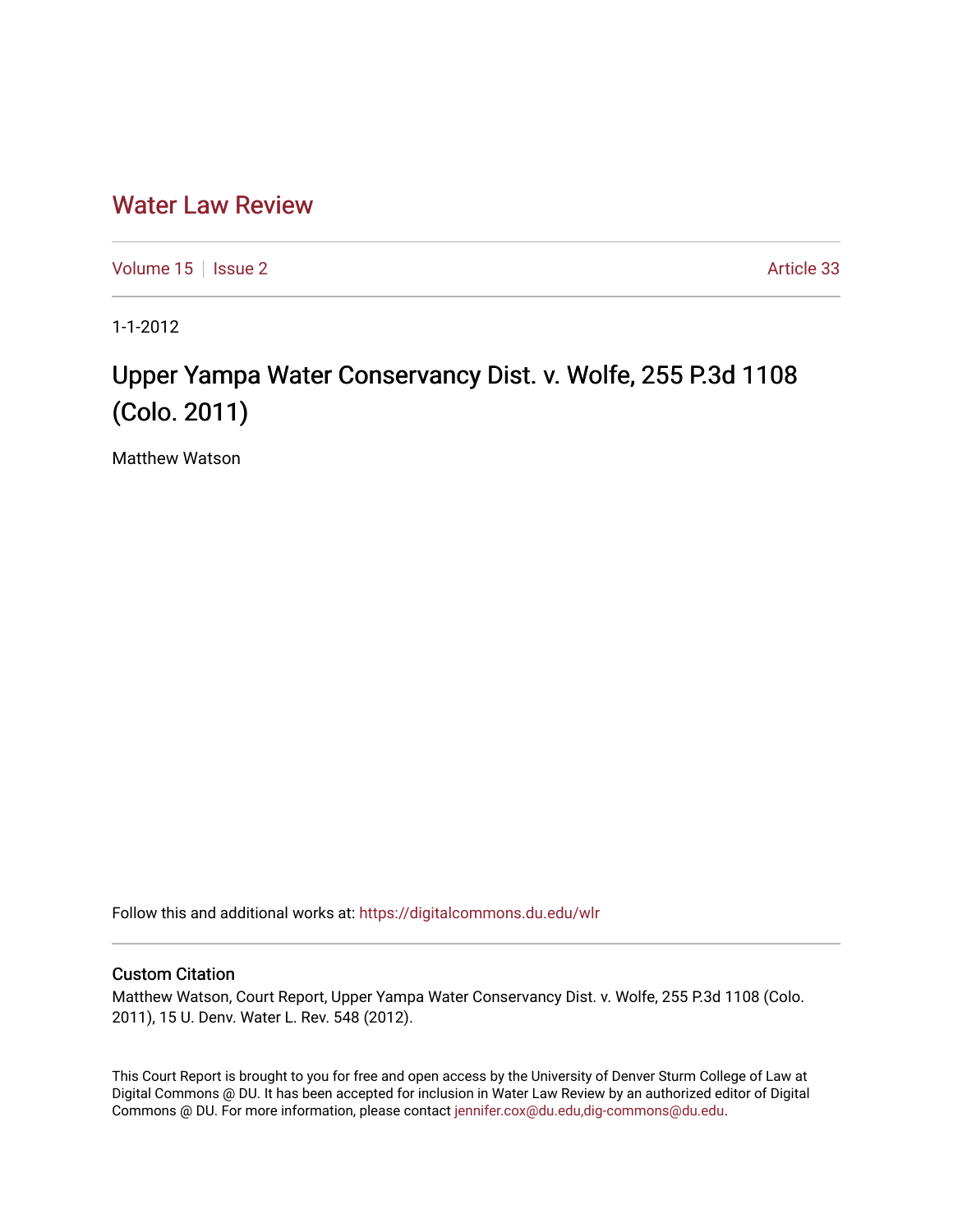Addressing Opposers' contest of a particular source of potential replacement water, the Closed Basin Project, the Court held that the adequacy of replacement water sources would be addressed through the Subdistrict's annual replacement procedures and declined to address the Plan's inclusion of this source water in this decision.

Finally, Opposers argued that the Plan's inclusion of phreatophyte evapotranspiration changes in its modeling calculations unlawfully considered phreatophyte destruction as a water source. The Court rejected this argument, reasoning that the computer model's consideration of phreatophtye evapotranspiration changes **-** changes caused **by** normal fluctuations in ground water levels **-** was not the same as destroying phreatophtyes as a source of replacement water.

Accordingly, the Court held the Subdistrict's water management plan met all statutory requirements and approved the Plan.

*Gregory Angstadt*

Upper Yampa Water Conservancy Dist. v. **Wolfe,** *255* **P.3d 1108** (Colo. 2011) (holding that the Upper Yampa Water Conservancy **Dis**trict, in seeking to perfect a conditional water rights decree, must demonstrate (i) a beneficial use other than storage of water; and **(ii)** quantifiable usage in excess of all existing absolute rights).

In 1964, the Upper Yampa Water Conservancy District ("District") obtained a conditional decree for water rights on Four Counties Ditch Number **3** ("Four Counties Rights"). In **1972** and **1978,** the District secured further conditional decrees, enlarging the Four Counties Rights and changing their use. These decrees allowed for water storage in the Stagecoach Reservoir, but recognized rights to rates of flow only, not volumetric amounts. The District perfected a portion of these rights in 1994 and **1997,** gaining absolute rights to a total of **151** cubic feet per second ("cfs"). In the 1994 and **1997** decrees, the water court stated that the District had stored water in the Stagecoach Reservoir, but made no finding that it had released water for any beneficial use.

In June **2006,** the inflow of the Stagecoach Reservoir exceeded its outflow. The District accordingly applied to the District Court, Water Division **6** ("water court") to perfect the remaining Four County Rights. The State Engineer and the Water Division **6** Engineer ("Engineers") opposed the application. In considering the District's motion for summary judgment, the water court required the District to show actual beneficial use of the water, along with quantifiable evidence that its use had exceeded the amount of its existing absolute water rights. When the **Dis**trict could not provide quantifiable evidence on either point, the water court granted summary judgment to the Engineers.

On appeal to the Colorado Supreme Court, the District first argued that actual use is not necessary to perfect a water right and that storing water in a reservoir fulfills the "beneficial use" requirement of Colorado's prior.appropriation system. The Court disagreed, holding that the **Dis-**